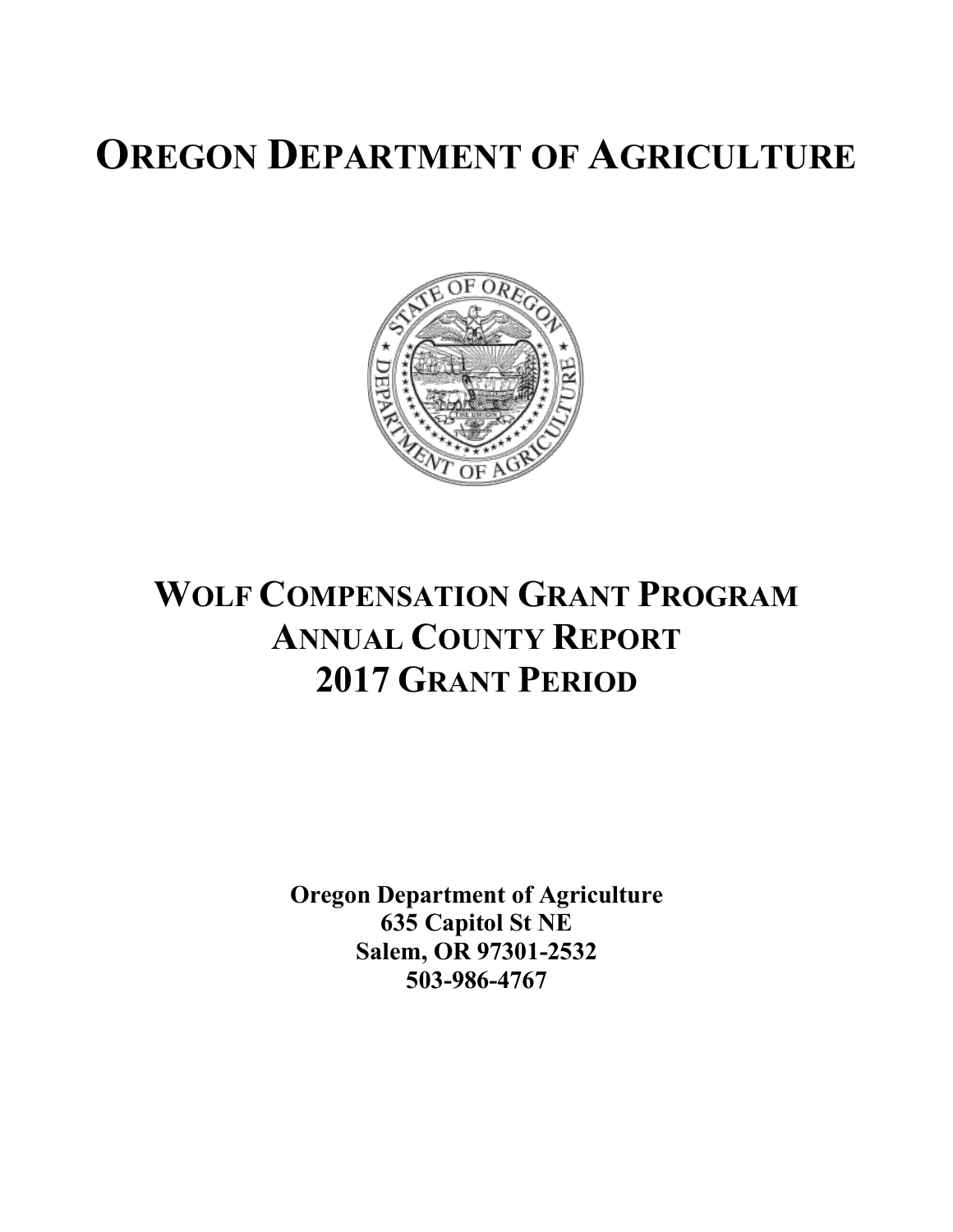### **2017 GRANT PERIOD ANNUAL COUNTY REPORT**

#### **REPORTING REQUIREMENTS AND TIMELINE**

#### **Reporting Requirements:**

Pursuant to the citations listed below, as a recipient of a 2017 Wolf Depredation Compensation and Financial Assistance Grant, your county is required to submit an annual report to the Oregon Department of Agriculture (ODA) describing detailed claim, expenditure and price determination information related to awarded Grant moneys. This information will be used by ODA to create the ODA Annual Report, which will be submitted to the Oregon Legislature and posted on our web site.

- Oregon Revised Statute (ORS) 610.150(4)(b)(A)
- Oregon Administrative Rules (OAR) 603-019-0040(1)(c)
- 2017 Wolf Compensation and Financial Assistance Grant Agreement, Section 5

#### **Timeline:**

- June 22, 2018 Annual Report emailed to counties that received 2017 Wolf Grants
- July 6, 2018 Reports are due back to ODA by 5:00 PM

#### **Instructions:**

Please fulfill the documentation requirements section A through D and respond to narrative questions 1 through 6. Then review, sign and date the certification section (E).

#### **Completed County Reports should be emailed or addressed to**:

Jason Barber, Program Area Director Oregon Department of Agriculture Wolf Depredation Grant Program 635 Capitol Street NE Salem, OR 97301 jbarber@oda.state.or.us (503) 986-4767

Please feel free to call Jason Barber with any questions regarding this report.

#### **COUNTY INFORMATION**

Grantee: County Address: Street,

 OR 97828 Authorized Representative: County Commissioner

Amount Awarded for 2017:

- \$3,887 for death/injury compensation
- \$5,250 for missing livestock
- \$17,000 for prevention techniques
- \$750 for county implementation
- Total 2017 Grant Award: \$26,887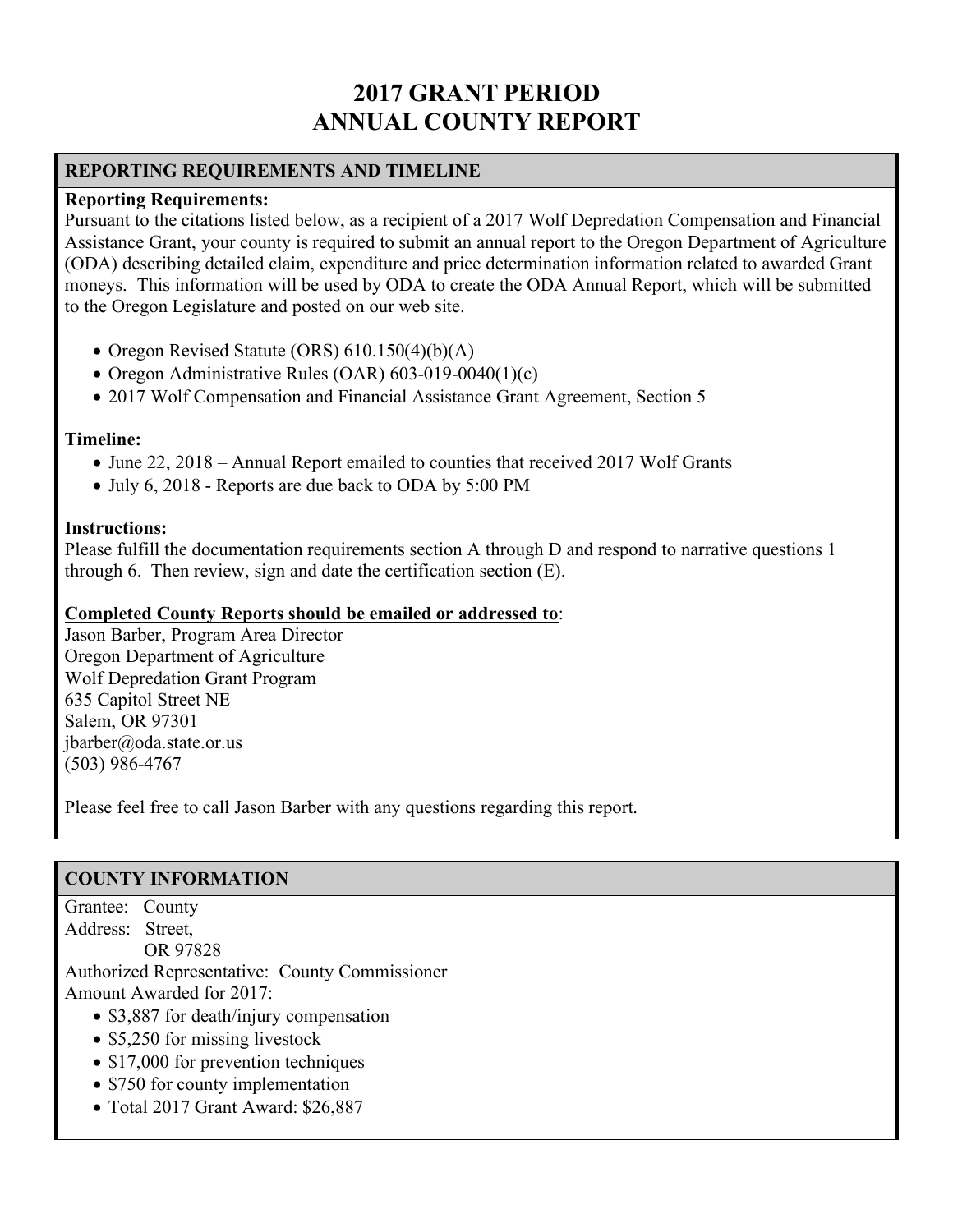#### **DOCUMENTATION REQUIREMENTS**

**A. For each award made to producers for compensation for death, injury or missing livestock (or working dogs) due to wolf depredation, please provide the following information:**

- 1. Producer name;
- 2. Location of death/injury or missing incident;
- 3. Copy of ODF&W Wolf Depredation Investigation Summary Report;
- 4. Animal type;
- 5. Whether animal was insured:
- 6. Number of animals included in claim
- 7. Determined value of animal(s);
- 8. Wolf deterrence methods used by producer prior to depredation (this is required if depredation occurred in area of known wolf activity as determined by ODF&W)

#### **B. For each award made to producers to implement livestock management techniques or nonlethal wolf deterrence techniques, please provide the following information:**

- 1. Producer name;
- 2. Brief description of management or nonlethal deterrence technique;
- 3. Date and location implemented;
- 4. Cost of management or nonlethal deterrence technique;
- **5. Source of cost/price estimate (i.e., receipts);**
- 6. If applicable, name of ODF&W representative, and the date this person was consulted with regarding location and type of technique(s) to be purchased/used prior to awards were issued.

**C. Counties are required to contribute an amount of money equal to 10% of the total expenditures incurred for implementing their county wolf grant program. Please provide documentation showing a breakdown of your county's 10% contribution as well as a detailed accounting of expenses charged against your county's Administrative Expenses Award.**

**D. Please provide copies of any pictures, publications or in-house reports resulting from, or associated with the work of this grant program.**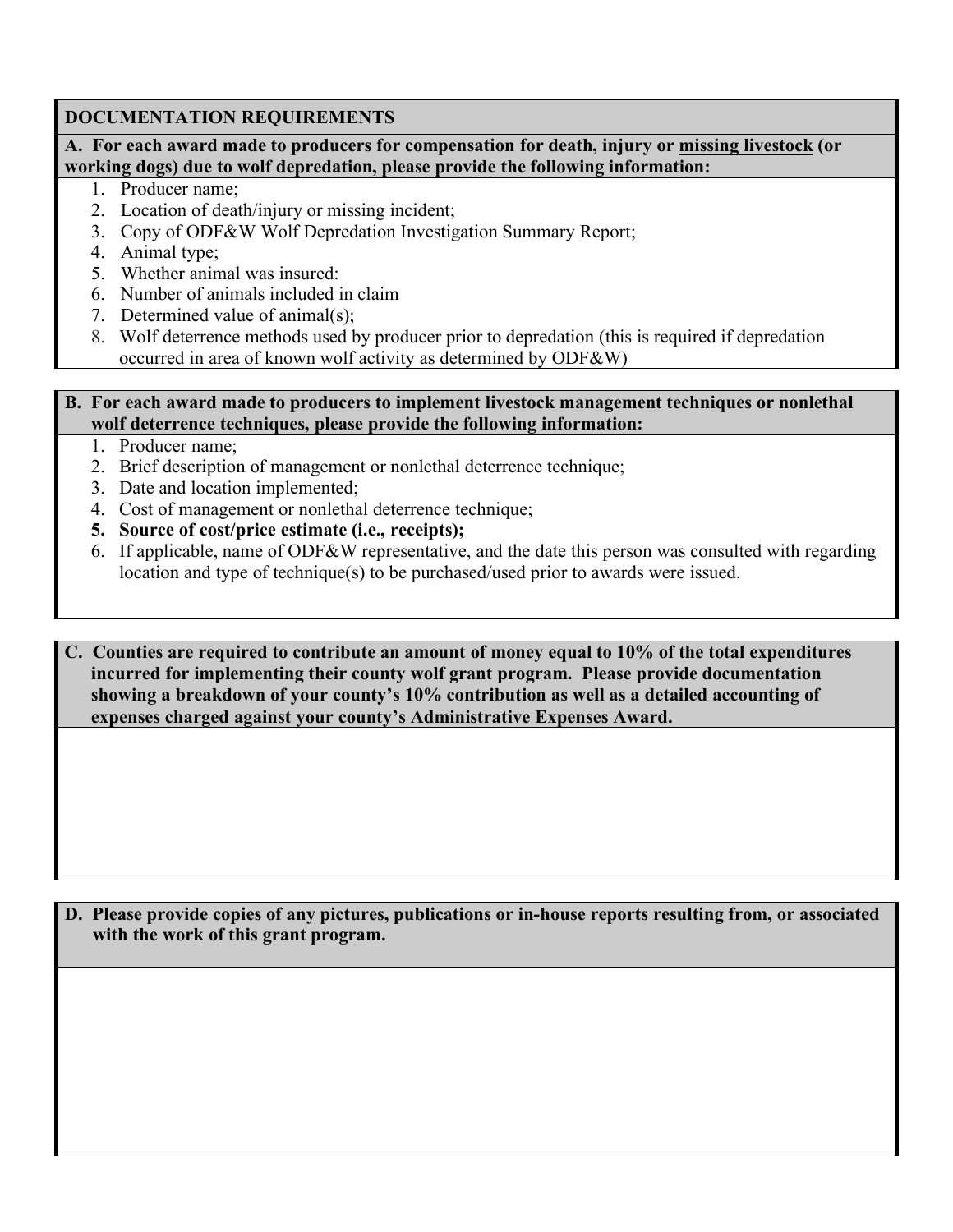#### **NARRATIVE QUESTIONS**

**1. If applicable, please list the amount of unused 2017 grant funds refunded back to ODA.**

#### **2. For your county, please provide the percentage of producers/landowners within areas of known wolf activity that are using livestock management techniques and/or nonlethal prevention techniques. If possible, please list the percentages for each (management tech vs prevention) and the types of management and prevention techniques being used. (See example below)**

Example Response:

(In Barber County it is estimated that we have 150 producers, mainly cattle and sheep ranches. It is estimated that 95% of producers in areas of know wolf activity (AKWA) are using some form of nonlethal deterrent. The remaining 5% do not have the size or financial ability to do so. This high number of landowner participation is a result of a 5-year outreach and educational project that the county embarked on in 2013. This project included annual meetings (see attached agenda from 2017) and various brochures and posters (see attached examples.) From the 95% participate group, it is estimated that 70% of those producers are using livestock management techniques that include: changing pastures; night penning; reduced calving periods; and 30% are using a variety of prevention techniques that include: carcass disposal; bone pile removal; electrified fladry; range riders; guard dogs; GPS monitoring through ODFW and, Radio Activated Guard (RAG) devices.

#### **3. For the 2017 grant period (February 2017 through January 31, 2018), what types of education and outreach activities has your county wolf program/committee done to encourage producer participation in your county wolf program. (See example below)**

Examples of activities to encourage producer participation:

- Have used social media tools to inform and encourage participation Web page, Twitter, Instagram or Facebook;
- Held workshops that focused on educating livestock producers and their associations about successful implementation of nonlethal prevention methods;
- Presentations given at schools, universities, other agencies, agriculture meetings and organizations, sportsman organizations and conservation groups;
- Media interviews and/or press releases to print, radio and TV reporters;
- Brochures, flyers, posters;
- Public meetings and/or hearings in which stakeholder groups and organizations, agencies, Tribes, and members of the public provided valuable review and input into the process.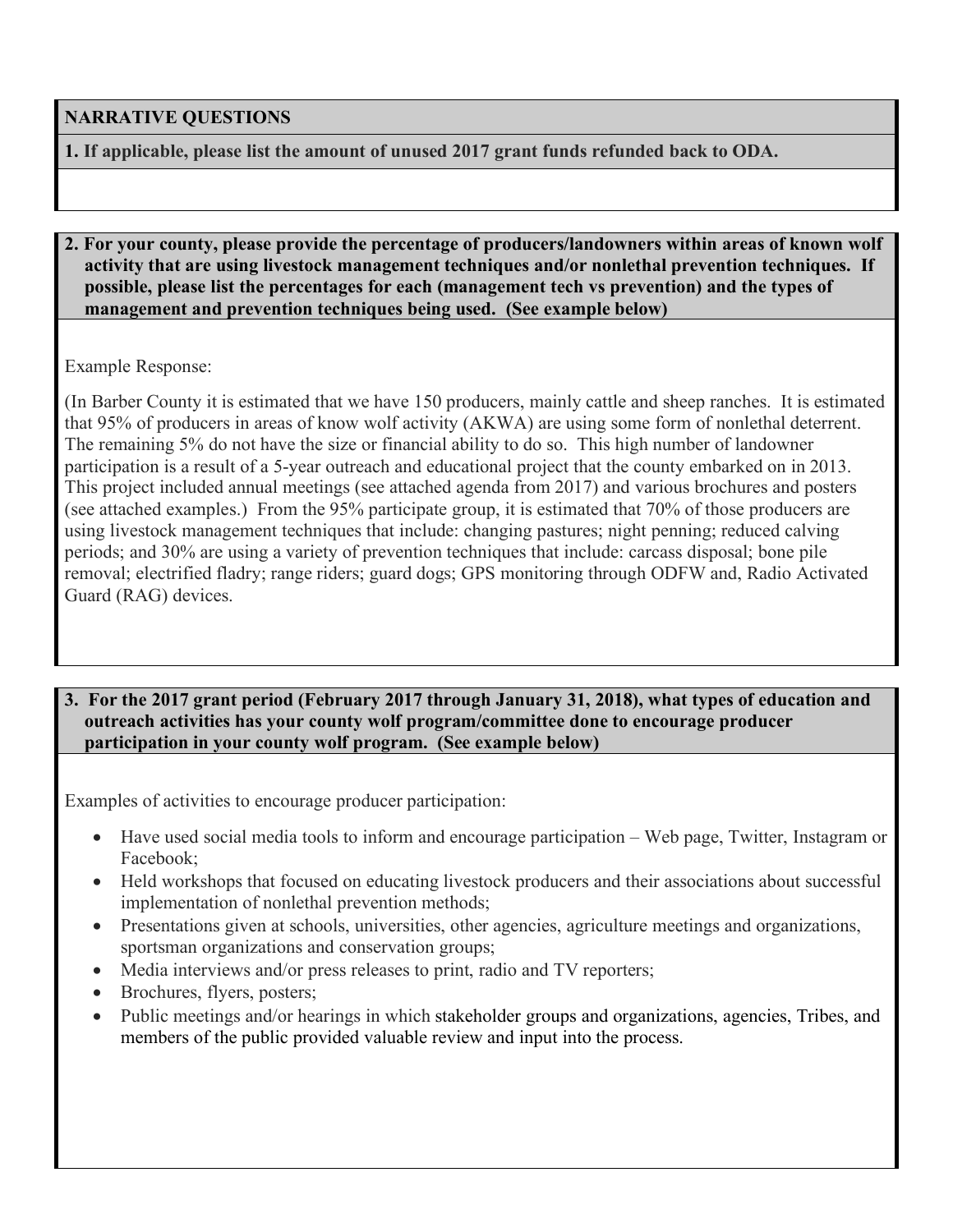**4. Explain what steps your county wolf program takes to make sure that prevention funds are used appropriately for their intended purpose? (Site visits, pictures, receipts, etc.)**

#### **5. Please list data or examples regarding the effectiveness of nonlethal prevention measures implemented in your county with the use of your 2017 prevention grant. (See examples below)**

Example Responses:

- In conjunction with ODFW, GPS data from the Smith Pack area showed that collared wolf use of bone/carcass pile areas declined by approximately 85% after removal of carcass pile attractants.
- In February 2017, after a calf was killed by a wolf on a ranch near Smith, Oregon, USFWS assisted the producer in installing fladry fencing around a night pen and deployed several fox lights in the area. No more wolf activity was observed after these measures were implemented.
- In June/July 2017, after wolf OR99 attacked and killed 2 goats and a sheep over two nights on adjacent properties near Smith, Oregon, USFWS assisted the producer in installing fladry fencing around both pastures and put up several fox lights. Bone piles were also cleaned up. The wolf left the area several days later.
- In October/November 2017, after depredations on consecutive nights in the Smith Valley area, night patrols & camps in the affected pastures were initiated. Although one more attack did occur, the night presence was effective and wolf activity in the area quickly dropped off.
- Several owners of small properties with small bands of sheep or goats, interspersed within a large corporate timberland, were experiencing repeated depredations by the Smith River Pack. By increasing the height and installing electric wire on permanent fences and penning the animals at night, depredation in that area has been dramatically reduced. Before the fences were improved wolves were entering the pens and killing multiple animals at a time, now the only depredations have been outside the fences. The cost of permanent fences is high, but they are effective and long-lasting investments that can stop depredation.